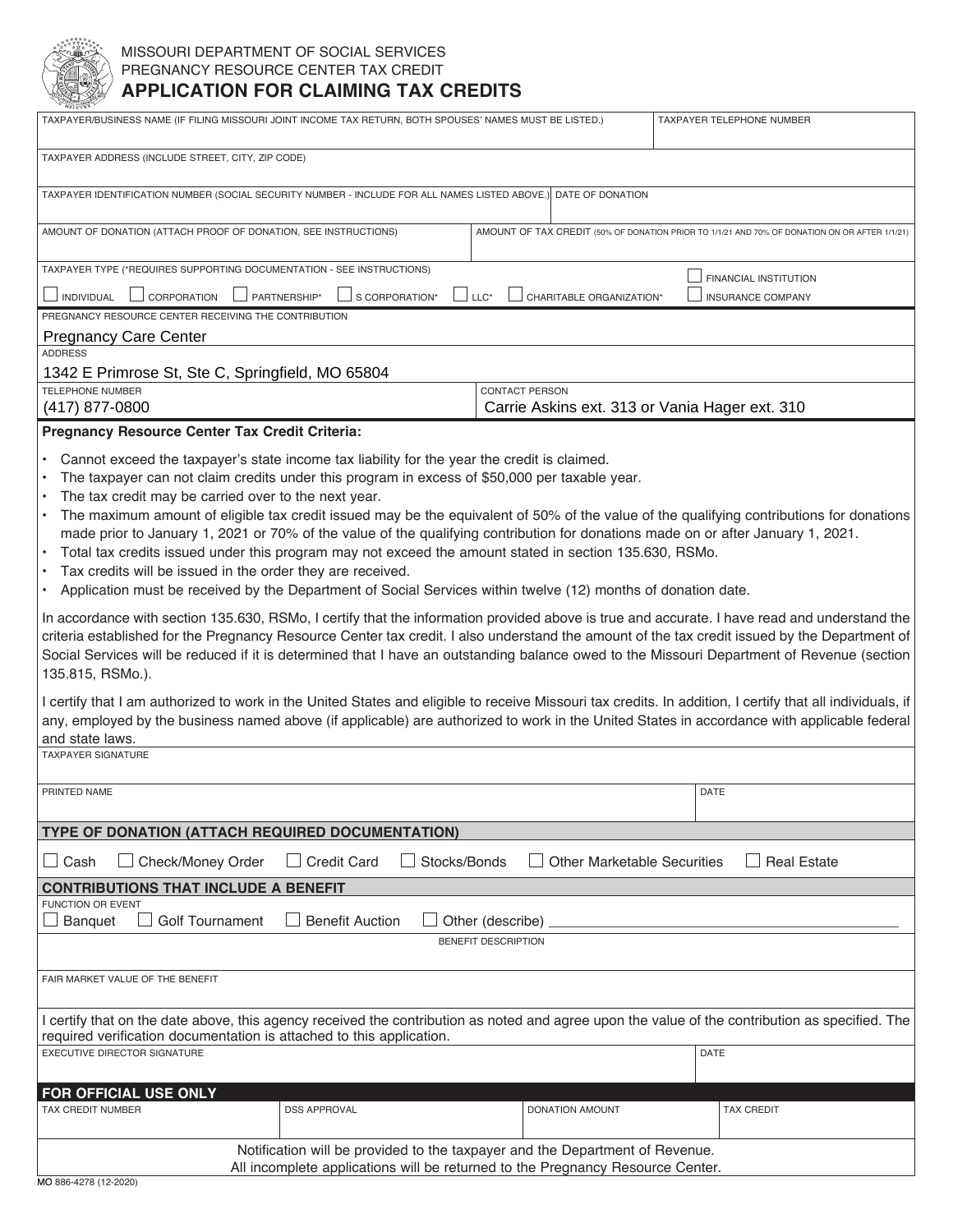

## **INSTRUCTIONS**

- 1. Taxpayer or business name should be the complete name submitted on annual income tax returns. If filing Missouri joint income tax return, both spouses' names must be listed.
- 2. Provide the complete address and telephone number of the taxpayer(s) or business.
- 3. Taxpayer identification is either the social security number of the individual taxpayer or the business federal identification number (FEIN). Include social security numbers for all taxpayers listed on application.
- 4. Amount of donation is the total funds received or the total value of the donation after the fair market value of any benefit received is deducted (the eligible tax credit will be 50% of the value of the qualifying contribution for donations made prior to January 1, 2021 or 70% of the value of the qualifying contribution for donations made on or after January 1, 2021).
- 5. Amount of tax credit is equal to 50% of the value of the qualifying contributions for donations made prior to January 1, 2021 or 70% of the value of the qualifying contribution for donations made on or after January 1, 2021.
- 6. Date of the donation.
- 7. Taxpayer type place an (X) in the appropriate box and provide supporting documentation indicated if applicable.

Supporting Documentation:

 Partnerships, S Corporations and LLC's please provide a list of all shareholder names; social security numbers, and percentage of ownership.

Charitable organizations applying for tax credits under section 135.630, RSMo, must provide:

- proof the organization is exempt from federal income tax (copy of federal tax exemption certificate), and
- proof of business activities that are unrelated to its charitable activities of which Missouri unrelated business taxable income, if any, would be subject to the state income tax imposed under chapter 143, RSMo (i.e. most recent Missouri State Income Tax Return). If the unrelated business activities do not generate Missouri business taxable income, an Executive Officer of the organization must provide an attestation indicating the organization's unrelated business activities do not generate taxable business income but if there were taxable business income, that income would be subject to the state tax imposed under chapter 143, RSMo (attach the Charitable Organization Attestation Form to the application).
- 8. Identify the Pregnancy Resource center receiving the donation.
- 9. Provide the organization's physical address in addition to a P.O. Box (if applicable).
- 10. Provide the organization's telephone.
- 11. Provide the organization's contact person's name.
- 12. Identify the type of donation made and provide supporting documentation.

 Verifying documentation must be attached to the tax credit application. The type of documentation required will depend on the type of donation. Required documentation includes the following:

- Cash legible receipt from the pregnancy resource center which indicates the name and address of the organization; name, address and telephone number of the contributor; amount of the cash donation and the date the contribution was received; signature of a representative of the pregnancy resource center receiving the contribution.
- Check photocopy of the cancelled check, front and back if not possible then a copy of the original check and a receipt from the pregnancy resource center including the same information required of a cash donation.
- Credit Card legible transaction receipt with the name and address of the pregnancy resource center; name, address, and telephone number of the contributor; amount and the date the contribution was received; signature of a representative of the pregnancy resource center receiving the contribution. Receipts should have the credit card account number blacked out.
- Money order or cashiers check legible copy of the original document with the name and address of the pregnancy resource center, name, address and telephone number of the contributor; amount of the donation and the date the contribution was received; signature of a representative of the pregnancy resource center receiving the contribution.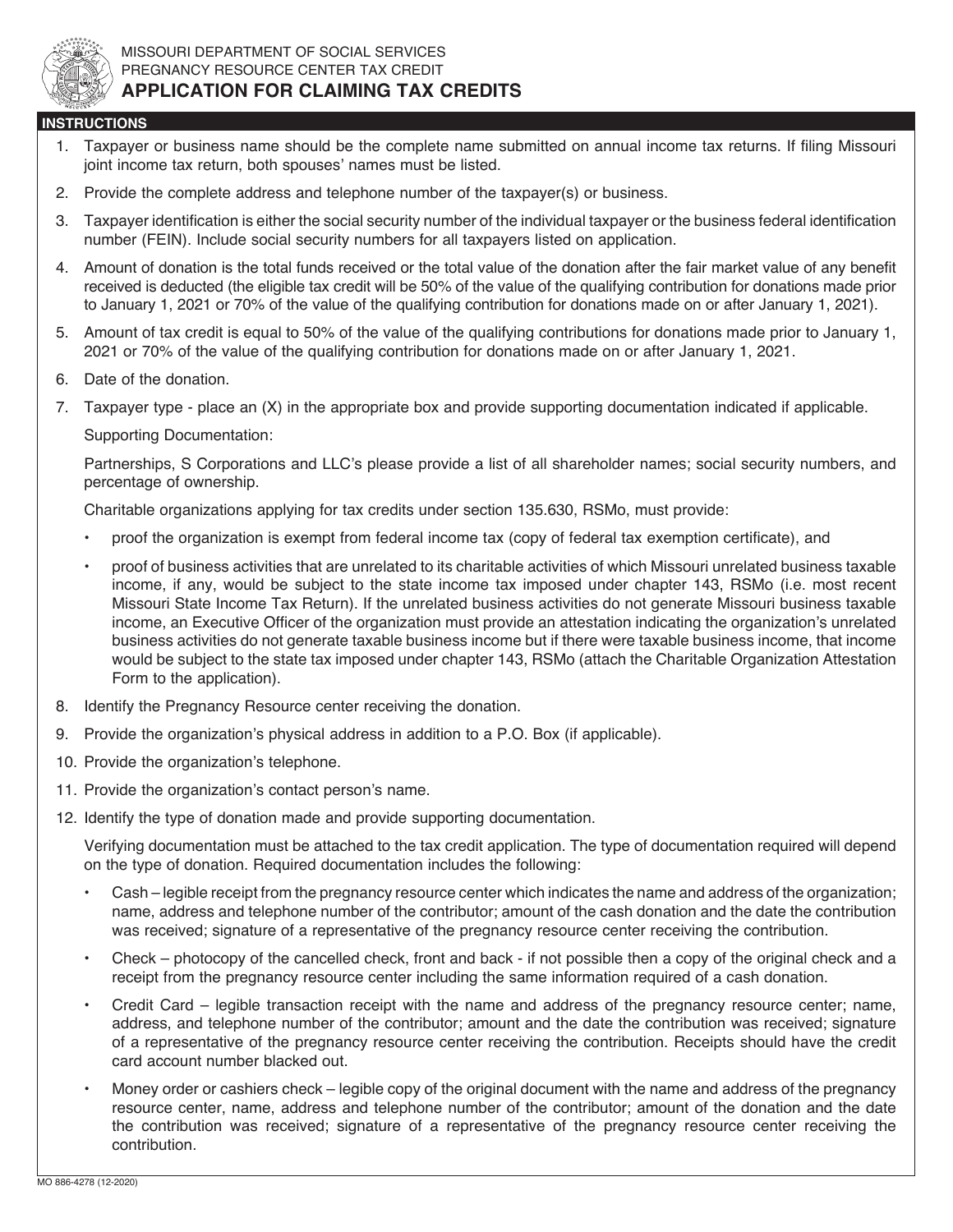

## **INSTRUCTIONS (CONTINUED)**

- Values of contributed stocks and bonds must be determined by a reputable source (e.g. Wall Street Journal, NYSE, NASDAQ, etc.). Information required when submitting applications for tax credit shall include the source and date the stock was valued and how the bond amount was determined.
- The values of contributions of real estate shall be equal to the lowest of at least two (2) qualified independent appraisals for commercial, vacant or residential property that has been determined to have a value of over \$50,000. Commercial, vacant or residential property having a value of \$50,000 or less will require only one (1) appraisal.
- Contributions that include a benefit to the donor documentation required will depend on how the type of contribution was made (i.e. cash, check, etc.). The same information is required as described for those types of donations listed above. Additional information required includes the type of function or event from which the benefit was received, description of the benefit received (if an auction item, identify the item received), gross amount of the contribution, fair market value of the benefit, and how the fair market value of the benefit was determined.

The Director will verify with the Director of Revenue any outstanding balances due from taxpayer's prior year's state tax liability. If a balance due is outstanding, the amount of tax credit issued under this rule will be reduced by that amount. The Director shall be subject to the confidentiality and penalty provisions of section 32.057, RSMo, relating to the disclosure of tax information.

Within forty-five (45) days of receipt of the tax credit application, the Director will provide notification of its decision to approve the application to the following parties:

- Taxpayer (notification to the taxpayer will include the amount of tax credit that was approved)
- Missouri Department of Revenue.

Tax credits shall be issued in the order contributions are received.